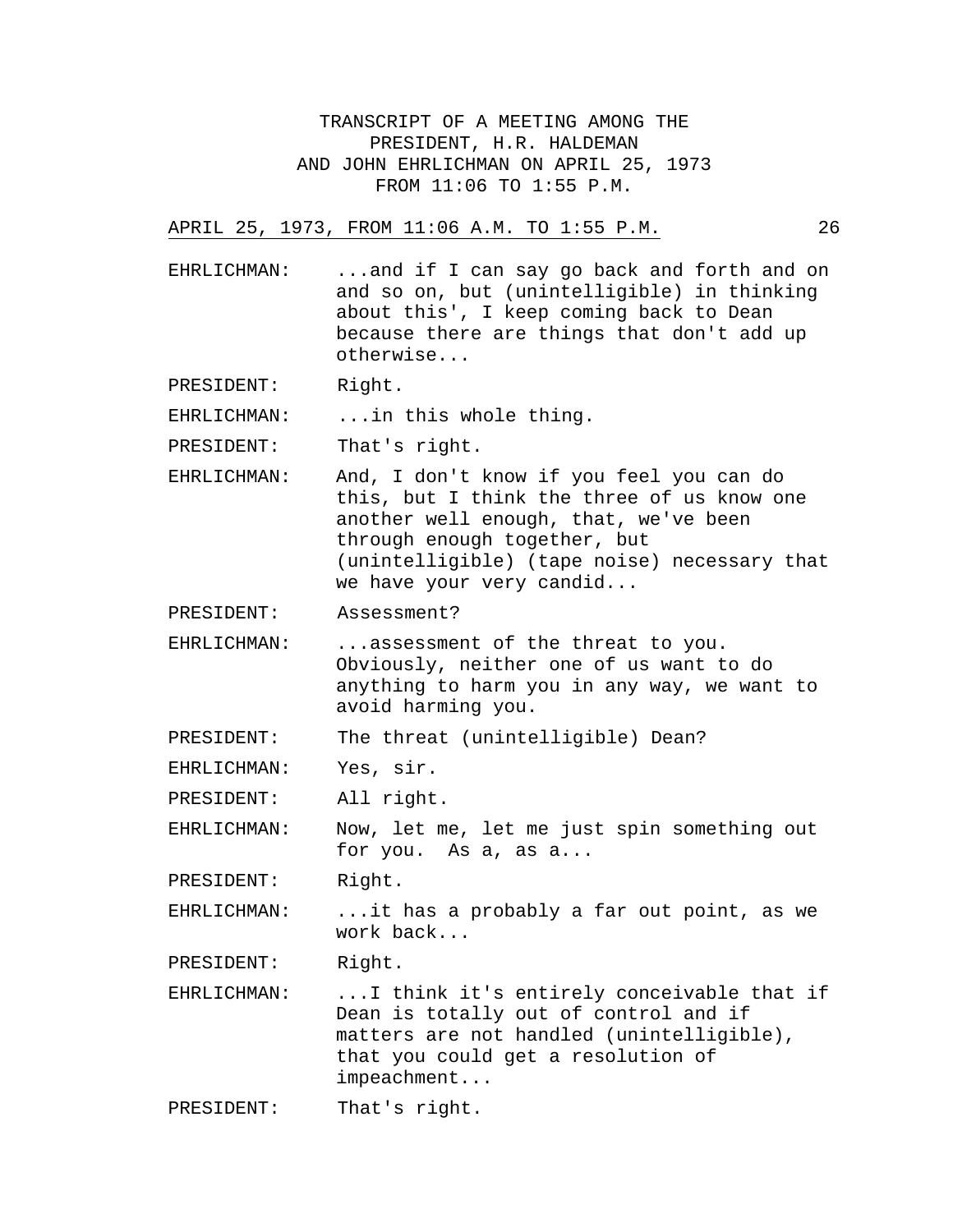EHRLICHMAN: ...in the Senate...

PRESIDENT: That's right.

EHRLICHMAN: ...I don't know if you've thought of this or not, but I got thinking about it last night. Uh, on the ground that you committed a crime.

PRESIDENT: Right.

EHRLICHMAN: Uh, and that there is no other legal process available to, uh, uh, the United States people, other than...

PRESIDENT: Right.

EHRLICHMAN: ...other than impeachment. Otherwise, you have immunity from prosecution.

PRESIDENT: Right.

EHRLICHMAN: Uh, so I think we have to, I think we have to think about that. We have to (unintelligible)...

PRESIDENT: Right.

EHRLICHMAN: ...and see about, see what the point is, is it a crime, if any, and uh, how serious it is, and would Dean, is a threat, and what we do about it. Uh, my own analysis is that what he has falls far short of any commission of a crime by you. So far as I know.

PRESIDENT: Yeah.

EHRLICHMAN: I don't know what you may have talked about with him in those ten or twelve hours you and he spent there in the months, months of February and March.

PRESIDENT: Right.

EHRLICHMAN: Uh, but, uh, you get down to a point where you've got John Dean prancing in there and saying, "The President said this and the President said that," and having somebody in your behalf come back and say, "No, the President didn't say that, and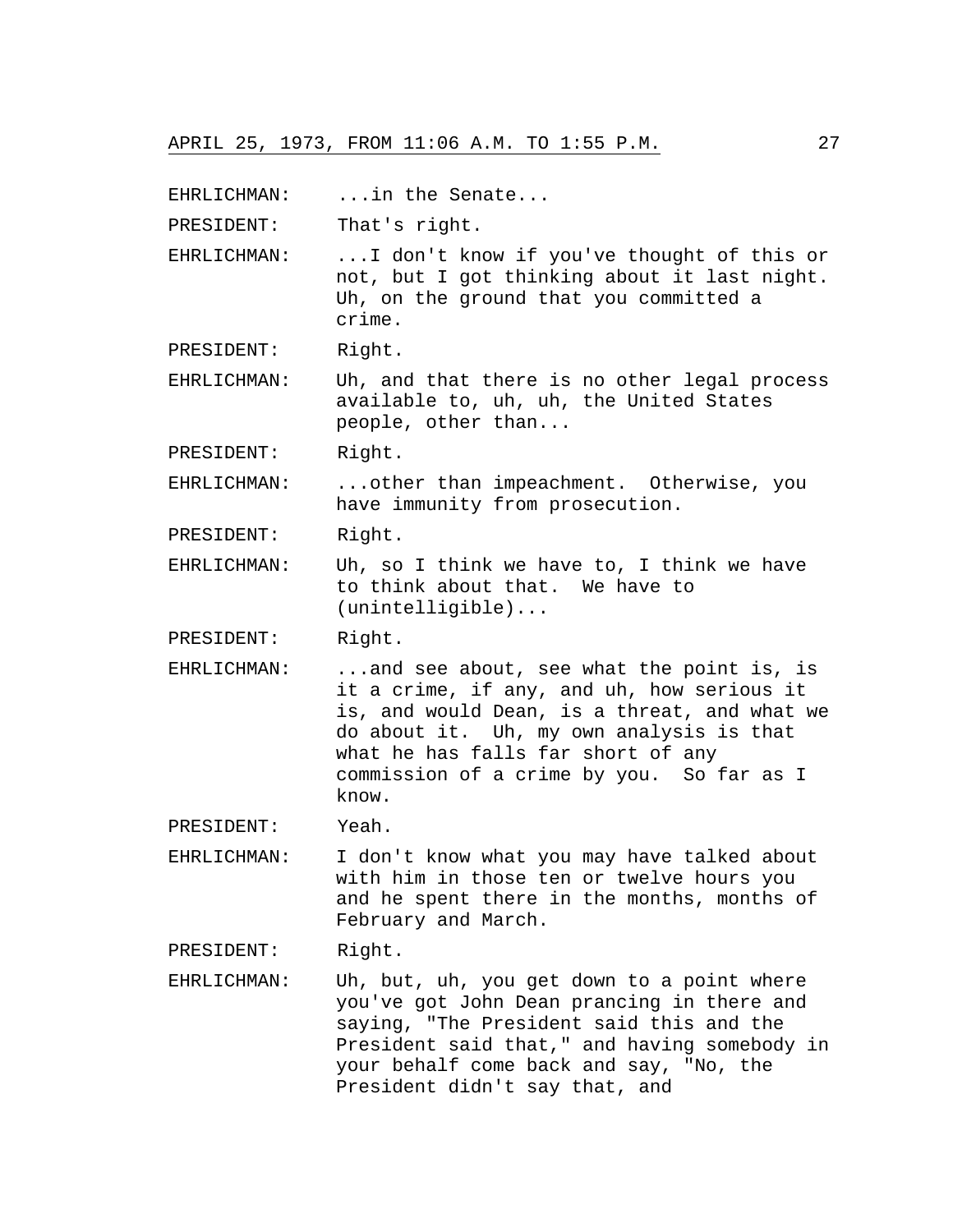EHRLICHMAN: that's ridiculous." Uh, and, and, so you get a kind of credibility thing unless, like he seems to be doing, he's very busy, uh, dredging up corroborating evidence and looking for documentation or taking statements from people based on leads that may have developed from those conversations. And I think really the only way that I know to make a judgement on this is for you to listen to your tapes and see what actually was said then, or maybe for Bob to do it, or, or, somebody. See what was said there. And then analyze how big a threat that is

PRESIDENT: Right.

EHRLICHMAN: If it didn't come out of those meetings, then I think it's imaginary.

PRESIDENT: Right.

EHRLICHMAN: Because it then does not come out of your mouth, it comes by reason of the actions of, or something that one of us said or did, and it can be handled. But if you're really confronted with that kind of a dilemna, or that kind of crisis in this thing, uh, I think before any other steps are taken, any precipitous steps (unintelligible) on us for that matter, uh, you better damn sure know...

PRESIDENT: That's right.

EHRLICHMAN: ...what your hole card is.

PRESIDENT: I agree.

EHRLICHMAN: Uh, beyond that, uh, hell, I'm, I'm not afraid of Dean, uh, and what he might say about me for instance. Uh, I think it can be handled. Uh, I don't think Bob has anything to fear from Dean, basically, then, particularly based on what the attorneys tell us, uh, he has an almost unlimited capacity to dredge up, uh, anecdotes, uh, from a from a dim and murky past, and we're just gonna have, have to handle it one by one. You mentioned the La Costa plan. Our fellows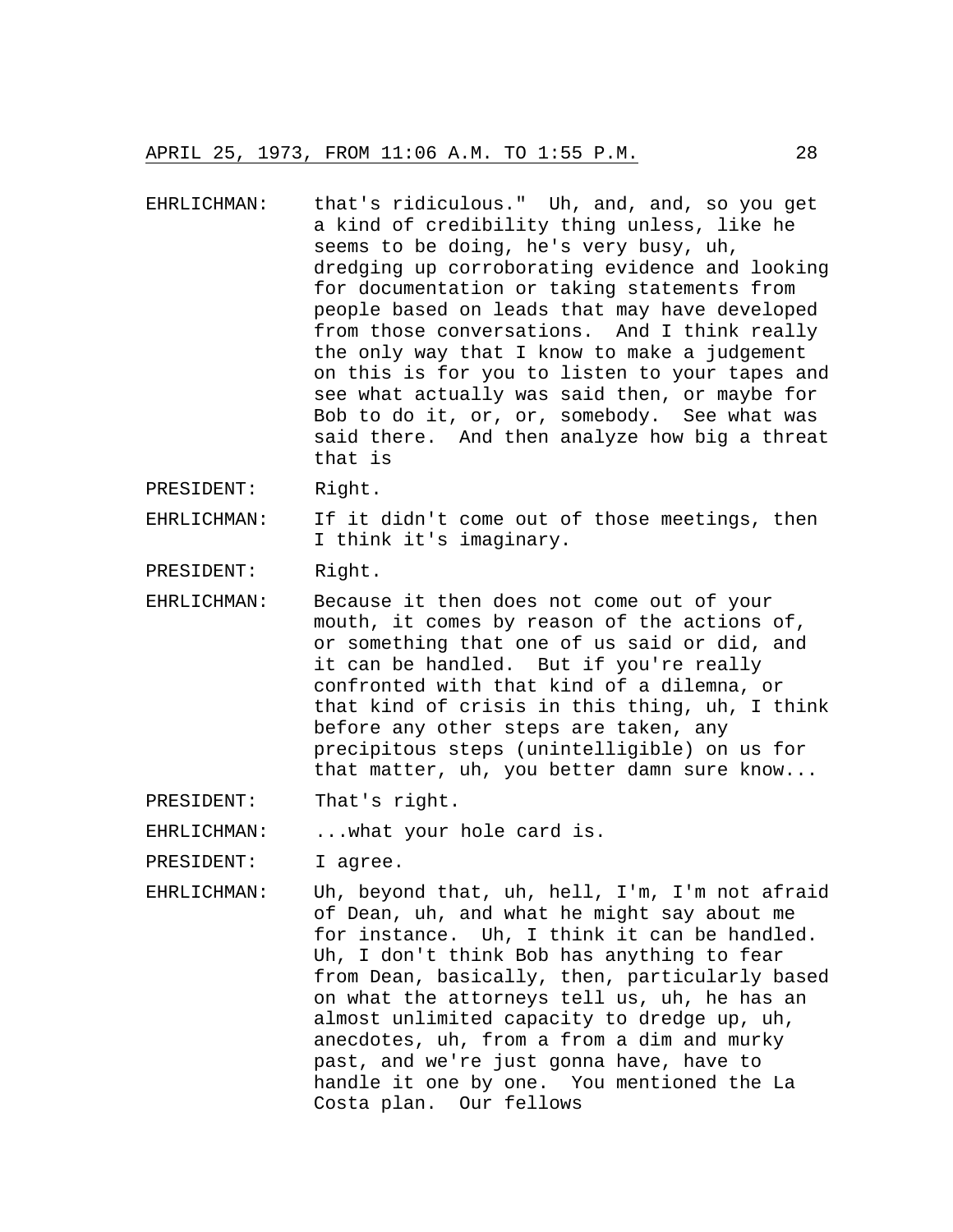## APRIL 25, 1973, FROM 11:06 A.M. TO 1:55 P.M. 29

- EHRLICHMAN: probably didn't tell you this but Dick Moore's attorney called on him, uh, on John Wilson, and indicated that Dick Moore just doesn't have any memory at all about La Costa. He can barely remember even being out there.
- PRESIDENT: Dick, Dick Moore told me...
- EHRLICHMAN: I understand.
- PRESIDENT: ...he said there was something...
- EHRLICHMAN: I understand.

PRESIDENT: ... maybe his memory's become dim.

- EHRLICHMAN: His memory is, apparently, feeble beyond measure, because his attorney has explained to him what his exposure is...
- PRESIDENT: That's right.
- EHRLICHMAN: ...and Dick is scared shitless, apparently. Uh...

PRESIDENT: To what point?

- HALDEMAN: ...To the point where he has contacted Silbert to ascertain that he will not be indicted prior to his daughter's wedding, so that he can go to his daughter's wedding.
- EHRLICHMAN: Now, that was his proposal to his attorney to do that.

PRESIDENT: Okay.

- HALDEMAN: He wanted his attorney to, to go and find out.
- PRESIDENT: Dick think he's going to be indicted for that?

UNIDENTIFIED: Yeah.

PRESIDENT: Yeah.

EHRLICHMAN: But not for, but not for, not for that conversation alone...